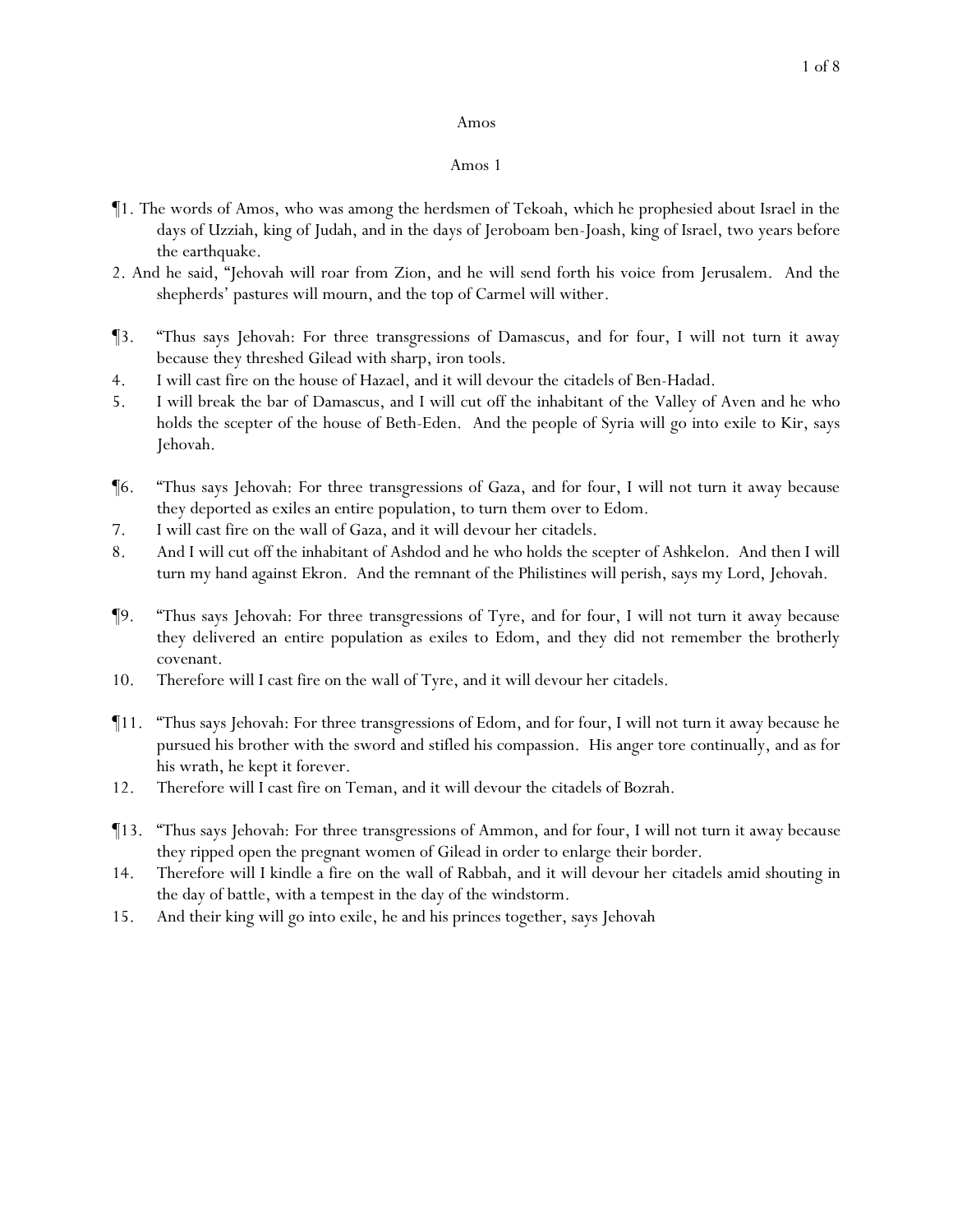- ¶1. "Thus says Jehovah: For three transgressions of Moab, and for four, I will not turn it away because he burned the bones of the king of Edom into lime.
- 2. Therefore will I cast fire on Moab, and it will consume the citadels of Kerioth. And Moab will perish amid tumult, with shouting and with the sound of a shofar.
- 3. I will cut off the judge from her midst and kill all her princes with him, says Jehovah.
- ¶4. "Thus says Jehovah: For three transgressions of Judah, and for four, I will not turn it away because they rejected the law of Jehovah and did not keep His statutes. And their lies, after which their fathers walked, led them astray.
- 5. Therefore will I cast fire on Judah, and it will consume the citadels of Jerusalem.
- ¶6. "Thus says Jehovah: For three transgressions of Israel, and for four, I will not turn it away because they sell the righteous for silver and the poor for a pair of sandals.
- 7. They pant after the dust of the earth that is on the head of the oppressed, and they cast aside the way of the poor. And a man and his father will go in to the same young woman in order to pollute my holy name.
- 8. And they stretch out beside every altar on garments taken in pledge, and they drink in the house of their God the wine of those who are mulcted.
- 9. Yet, I am the one who destroyed the Amorite before them, whose height was as the height of the cedars. He was strong as the oaks, but I destroyed his fruit above and his roots beneath.
- 10. And I am the one who brought *y*ou up from the land of Egypt, and I led *y*ou in the wilderness forty years, to inherit the land of the Amorite.
- 11. I raised up *y*our sons for prophets and *y*our young men for Nazarites. Is it not so, O children of Israel? declares Jehovah.
- 12. But *y*ou made the Nazarites drink wine, and *y*ou commanded the prophets, 'Do not prophesy!'
- 13. Behold, I am weighed down with *y*ou, as a loaded cart is weighed down with sheaves.
- 14. Flight will perish from the swift; the strong will not retain his power; the mighty will not save his life.
- 15. He who handles the bow will not stand, he who is swift of foot will not save *himself*, the horseman will not save his life,
- 16. and the stout of heart among the mighty will flee away naked in that day, says Jehovah."

- ¶1. Hear this word which Jehovah has spoken about *y*ou, O children of Israel, about the whole family that I brought up from the land of Egypt, saying,
- 2. "Of all the families of the earth, I have known only *y*ou. Therefore, I will visit all *y*our iniquities upon *y*ou."
- 3. Can two walk together without agreeing to meet?
- 4. Will a lion roar in the forest when there is no prey for him? Will a young lion cry out from his den if he has not caught *prey*?
- 5. Will a bird be caught in a snare on the ground when there is no bait for it? Will a man take up a snare from the ground when he has caught nothing at all?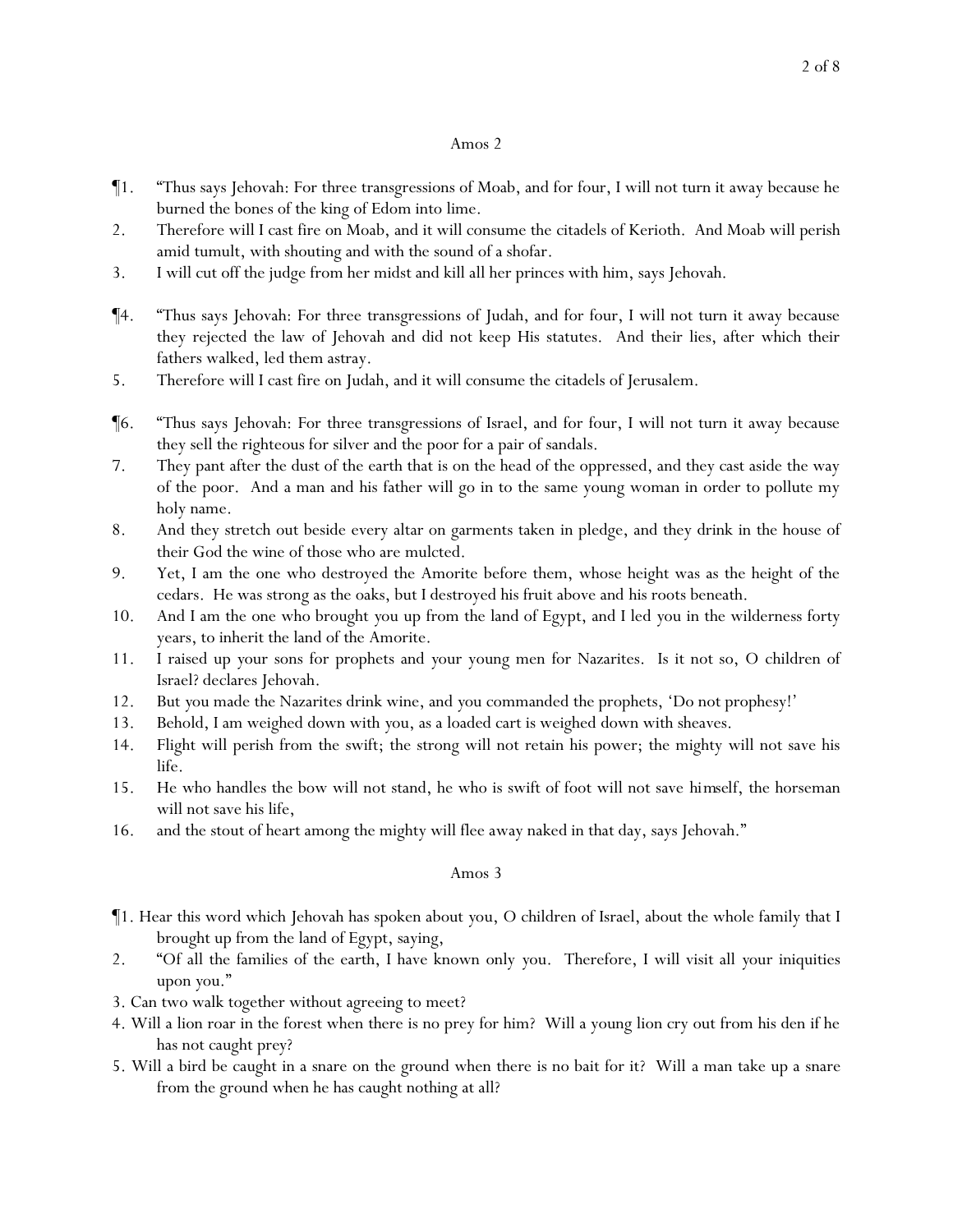- 6. If a shofar is blown in a city, won't people tremble? If calamity is in a city, did Jehovah not do it?
- 7. Surely, the Lord GOD will do nothing except He reveal His secret to His servants, the prophets.
- 8. A lion has roared! Who will not be afraid? The Lord GOD has spoken! Who will not prophesy?
- 9. *Y*ou shall cause it to be heard in the citadels in Ashdod and in the citadels in the land of Egypt and say, "Assemble on the mountains of Samaria, and watch the great tumults in it and the wrongs in its midst.
- 10. They do not know to do right, declares Jehovah, who store up violence and devastation in their citadels.
- 11. Therefore, thus says my Lord, Jehovah: An adversary shall surround the land! And he will bring down your stronghold from you, and your citadels will be plundered.
- 12. Thus says Jehovah: As the shepherd snatches two legs or a piece of an ear from the mouth of a lion, so the children of Israel will be snatched, who are sitting on the edge of a couch in Samaria and on a divan in Damascus.
- 13. Hear! And bear witness against the house of Jacob, says my Lord, Jehovah, the God of Hosts,
- 14. for in the day that I visit the transgressions of Israel upon him, I will also visit them upon the altars of Bethel. And the horns of the altar will be cut off and fall to the ground.
- 15. I will also strike the winter house along with *the* summer house, and the ivory houses will perish. Many houses will be swept away, declares Jehovah."

- ¶1. Heed the word, O cows of Bashan who are in the mountain of Samaria, women who oppress the poor, who crush the needy, who say to their husbands, "Bring, that we may drink!"
- 2. The Lord GOD has sworn by His holiness, "Behold, the days are coming upon *y*ou when He will carry *y*ou off with hooks, and *y*our posterity with fish-hooks.
- 3. You will go out at the breaches, each in front of the other. And you will be driven toward Harmon<sup>1</sup>, says Jehovah.
- 4. Come to Bethel and transgress! At Gilgal, multiply transgression, and bring *y*our sacrifices every morning, your tithes every three years,
- 5. so that *you* might offer the thanksgiving sacrifice with leaven! And cry aloud and advertise *your* freewill offerings! For this is what *y*ou love, O children of Israel, says the Lord GOD.
- 6. And yet, I am the One who gave *y*ou cleanness of teeth in all *y*our cities, even a lack of food in all *y*our places. But *y*ou did not return to me, says Jehovah.
- 7. And yet, I am the One who held back the rain from *y*ou while there were yet three months before the harvest. I sent rain on one city and did not send it on another city; one portion was rained upon, and the portion that it did not rain on withered.
- 8. So, two or three cities went staggering to another city to drink water, yet they were not satisfied. But *y*ou did not return to me, says Jehovah.
- 9. I scourged *y*ou with blight and mildew. When *y*our gardens, and *y*our vineyards, and *y*our fig trees, and *y*our olive trees increased, the cutting locust devoured them. But *y*ou did not return to me, says Jehovah.
- 10. I sent a pestilence upon *y*ou after the manner of Egypt. I killed *y*our young men with the sword and took *y*our horses captive. I made the stench of *y*our camps rise up, even into *y*our nostrils. But *y*ou did not return to me, says Jehovah.

<sup>&</sup>lt;sup>1</sup> Hebrew meaning uncertain.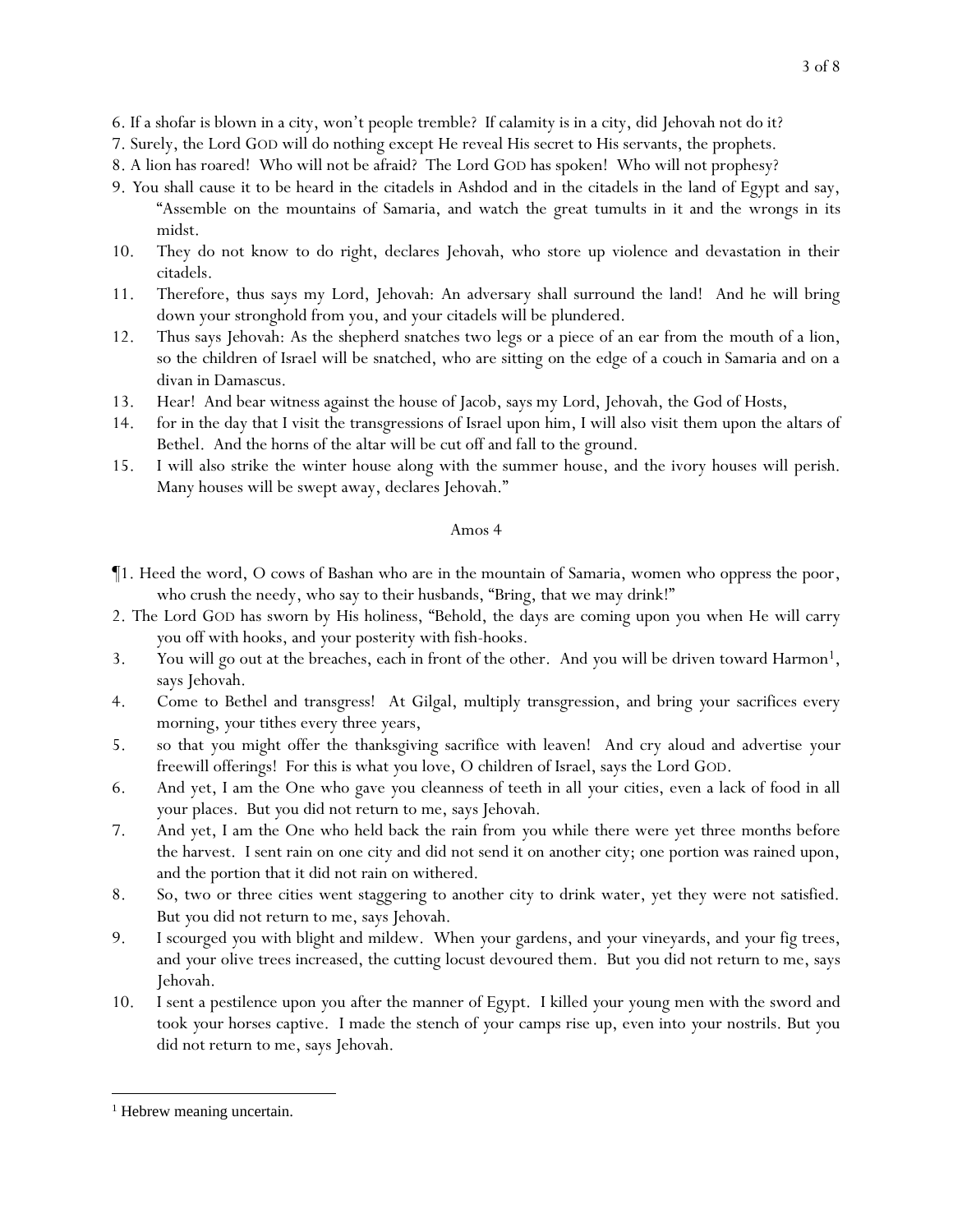- 11. I have overthrown some of *y*ou, as God overthrew Sodom and Gomorrah. *Y*ou were like a brand
- plucked from the fire. Still, *y*ou did not return to me, says Jehovah. 12. Therefore, thus will I do to you, O Israel, and because I will do this to you, prepare to meet your
- God, O Israel! 13. For behold, He who forms mountains, and creates the wind, and makes known to man what his
- thought is, who makes dawn out of darkness and treads on the high places of the earth Jehovah, the God of Hosts, is His name."

¶1. Hear this saying that I take up against *y*ou, a dirge for the house of Israel:

- 2. "The virgin Israel has fallen. She will not rise again. She is forsaken. There is no one in her land to raise her up.
- 3. For thus says the Lord GOD: The city that goes out by a thousand will have a hundred left, and the *city* that goes out by a hundred will have ten left to the house of Israel."

¶4. This, then, is what Jehovah says to the house of Israel: "Seek me and live!

- 5. Do not seek Bethel, or enter Gilgal, or cross over to Beersheba, for Gilgal will surely go into exile, and Bethel will come to nothing."
- 6. Seek Jehovah and live, lest He rush like fire upon the house of Joseph, and it consume, and there is no one in Bethel to extinguish it.
- 7. O *y*ou who turn judgment into wormwood and cast righteousness down to the ground,
- 8. He is the One who made Pleiades and Orion, and turns the shadow of death into morning, and makes the day dark with night, and summons the waters of the sea and pours them out upon the surface of the earth. Jehovah is His name!
- ¶9. He who makes devastation to burst upon the mighty, so that devastation comes upon a fortress.
- 10. They hate him who rebukes at the gate, and they abhor him who speaks uprightly.
- 11. Therefore, because *y*ou trample on the poor and take a portion of his grain, *y*ou will not live in the houses of hewn stone that *y*ou have built, and *y*ou will not drink wine from the pleasant vineyards *y*ou have planted.
- 12. For I know *y*our many transgressions and *y*our countless sins, *y*ou who vex the righteous man by taking a bribe and push aside needy people at the gate.
- 13. That is why the prudent man stays quiet in such a time, for the time is evil.
- 14. Seek good and not evil so that *y*ou may live! And then Jehovah, the God of Hosts, will be with you, the way you claim*.*
- 15. Hate evil, and love good! Establish justice at the gate! It may be that Jehovah, the God of Hosts, will show favor to *the* remnant of Joseph.
- ¶16. Therefore, thus says Jehovah, the God of Hosts, my Lord: "Wailing shall be in all the squares, and in all the streets, they will say, 'Woe, Woe!' They will even call the plowman to mourning and wailing, like those skilled in lamentation,
- 17. and wailing will be in every vineyard, for I will pass through your midst, says Jehovah.
- 18. Woe to *y*ou who desire the day of the LORD! Why should *y*ou want the day of the LORD? It will be darkness and not light.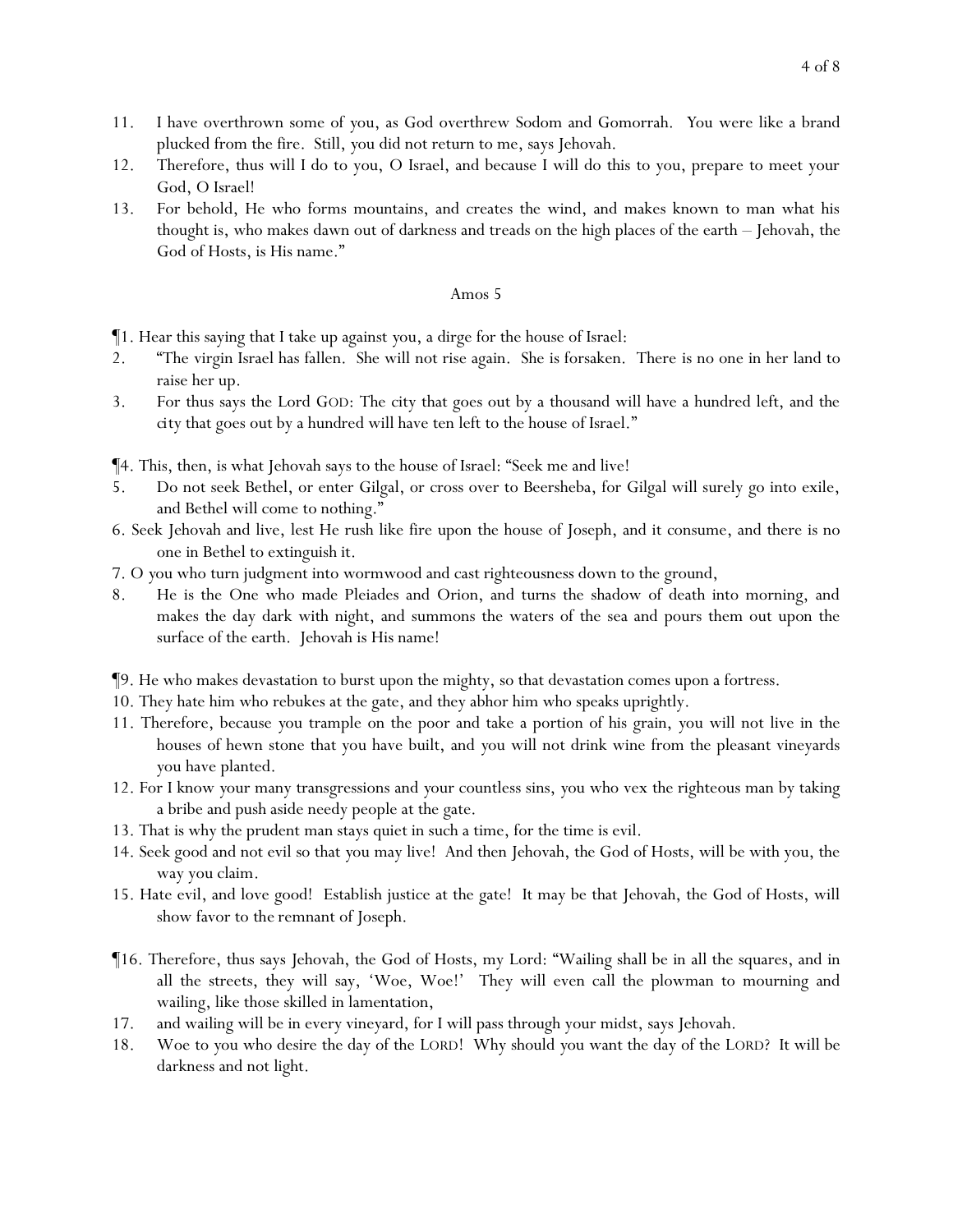- 19. It will be like a man who escapes from a lion, and a bear meets him, or he enters the house, lays his hand on the wall, and a serpent bites him.
- 20. Is not the day of the LORD darkness and not light, and gloom with no brightness in it?
- 21. I hate, I despise *y*our feast days, and I take no pleasure in *y*our convocations.
- 22. For though *y*ou offer burnt offerings and *y*our gift offerings to me, I will not accept them. And the peace offering of *y*our fatlings, I will not regard.
- 23. Take from me the noise of your songs and the melody of your harps! I will not listen!
- 24. Let justice roll down like water, and righteousness, like an ever-flowing stream!
- 25. Did *y*ou bring the sacrifices and gift-offerings to me in the wilderness for forty years, O house of Israel?
- 26. *Y*ou carried Sikkuth *y*our king and Chiun, *y*our images, the star of *y*our gods<sup>2</sup> that *y*ou made for *y*ourselves.
- 27. So, I will carry *y*ou into exile beyond Damascus, says Jehovah, whose name is the God of Hosts."

- $\P$ 1. Woe to those who are at ease in Zion, and those who trust in the mountain of Samaria the notable of the highest of the nations to whom the house of Israel comes.
- 2. Pass through Calneh, and see. Go from there to Hamath Rabbah, and go down to Gath of the Philistines. Are *you* better than these kingdoms? Or is their territory greater than *y*our territory,
- 3. *y*ou who put far off the evil day and bring near the seat of violence,
- 4. who lie on ivory couches, relaxed upon their divans eating rams from the flock and calves of the stall,
- 5. who chant to the sound of the harp like David (they invent musical instruments for themselves),
- 6. who drink bowls of wine and anoint themselves with the finest oils, but are not grieved for the brokenness of Joseph.
- 7. Therefore, they will now go into exile with the first exiles, and He will refuse the cry of those who are at ease.
- ¶8. My Lord, Jehovah, has sworn by His life! Jehovah, God of Hosts, says, "I abhor the pride of Jacob and hate his citadels, and I will deliver up the city and its fulness."
- 9. And it will come to pass that if ten men remain in one house, they will die.
- 10. And his kinsman will take him up, and the one burning *incense for* him, to carry *his* bones from the house. And he will say to someone in the innermost parts of the house, "Are *any* still with you?" And that one will say, "None." And he will say, "Hush!" (So as not to bring the name of Jehovah to remembrance.)
- 11. For behold, Jehovah is giving commandment, and He will beat the great house into fragments and the little house into pieces.
- 12. Do horses run on a crag, or does one plow *there* with oxen? But *y*ou turn judgment into poison, and the fruit of righteousness into wormwood,
- 13. *y*ou who rejoice at Lo-debar3, who say, "Was it not by our own strength that we captured Karnaim?"
- 14. "Behold, I am raising up a nation against *y*ou, O house of Israel, declares Jehovah, the God of Hosts. They will oppress *y*ou from the entrance of Hamath unto the valley of Arbah."

<sup>&</sup>lt;sup>2</sup> Hebrew uncertain.

<sup>&</sup>lt;sup>3</sup> Or, "at nothing".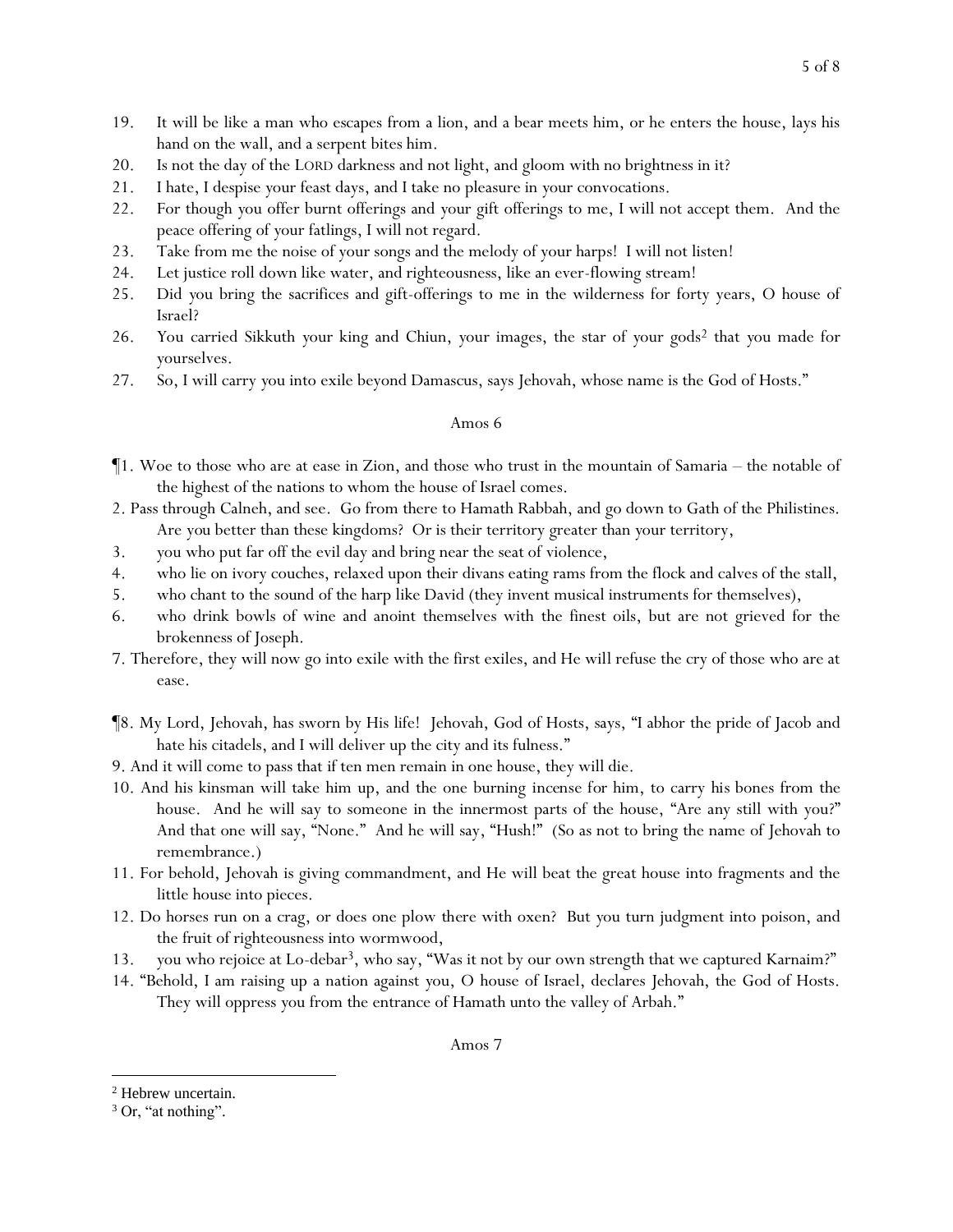- ¶1. Thus the Lord GOD has shown me, and behold, He was forming a swarm of locusts when the aftergrowth was beginning to sprout, that is, the growth after the king's mowings.
- 2. And it came to pass when it finished eating the vegetation of the land, I said, "My Lord, Jehovah! Forgive, please! How will Jacob survive? For he is small."
- 3. Jehovah relented concerning this. "It shall not be," said Jehovah.
- ¶4. Thus the Lord GOD has shown me, and behold, the Lord GOD called for a judgment by fire, and it consumed the great deep and was consuming the land.
- 5. And I said, "My Lord, Jehovah! Stop, I pray! How will Jacob survive? For he is small."
- 6. Jehovah relented concerning this. "This also shall not be," said the Lord GOD.
- ¶7. Thus He has shown me, and behold, my Lord was standing upon a wall with a plumb-line, and the plumb-line was in His hand.
- 8. And Jehovah said to me, "What do you see, Amos?" I said, "A plumb-line." Then my Lord said, "Behold, I am setting a plumb-line in the midst of my people, Israel. I will not hold back from passing over him anymore.
- 9. Isaac's high places will be desolate, Israel's sacred places will be waste, and I will rise up against the house of Jeroboam with the sword."
- ¶10. Then Amaziah, priest of Bethel, sent to Jeroboam, king of Israel, saying, "Amos has conspired against you in the midst of the house of Israel. The land is not able to endure all his words!
- 11. For thus Amos has said: 'Jeroboam will die by the sword, and Israel will surely go into exile from his land.'"
- 12. And Amaziah said to Amos, "*You* Seer! Go! Flee to the land of Judah! Eat bread and prophesy there!
- 13. But never again prophesy in Bethel, for it is the king's sanctuary, and it is the temple of the kingdom."
- 14. Then Amos answered and said to Amaziah, "I was no prophet, nor was I a prophet's son, but I was a herdsman and a gatherer of sycamore fruit.
- 15. But Jehovah took me from following the flock, and Jehovah said to me, 'Go prophesy to my people, Israel!'
- 16. So, hear now the word of the LORD! You say, 'Do not prophesy against Israel, and do not drop a word against the house of Isaac.'
- 17. Therefore, thus says Jehovah: Your wife will be a harlot in the city, and your sons and daughters will fall by the sword. Your land will be divided into lots, and you will die in an unclean land, and Israel will surely go into exile from his land."

- ¶1. Thus the Lord GOD has shown me, and behold, a basket of summer fruit!
- 2. And He said, "What do you see, Amos?" I said, "A basket of summer fruit." Then Jehovah said to me, "The end<sup>4</sup> has come for my people Israel. I will no longer hold back from passing over him.
- 3. They will wail temple-songs in that day, says the Lord GOD." He will cast down many dead bodies everywhere. Hush!

<sup>&</sup>lt;sup>4</sup> There is a play on words here that does not translate into English. The Hebrew word for "summer fruit" sounds much like the Hebrew word for "end".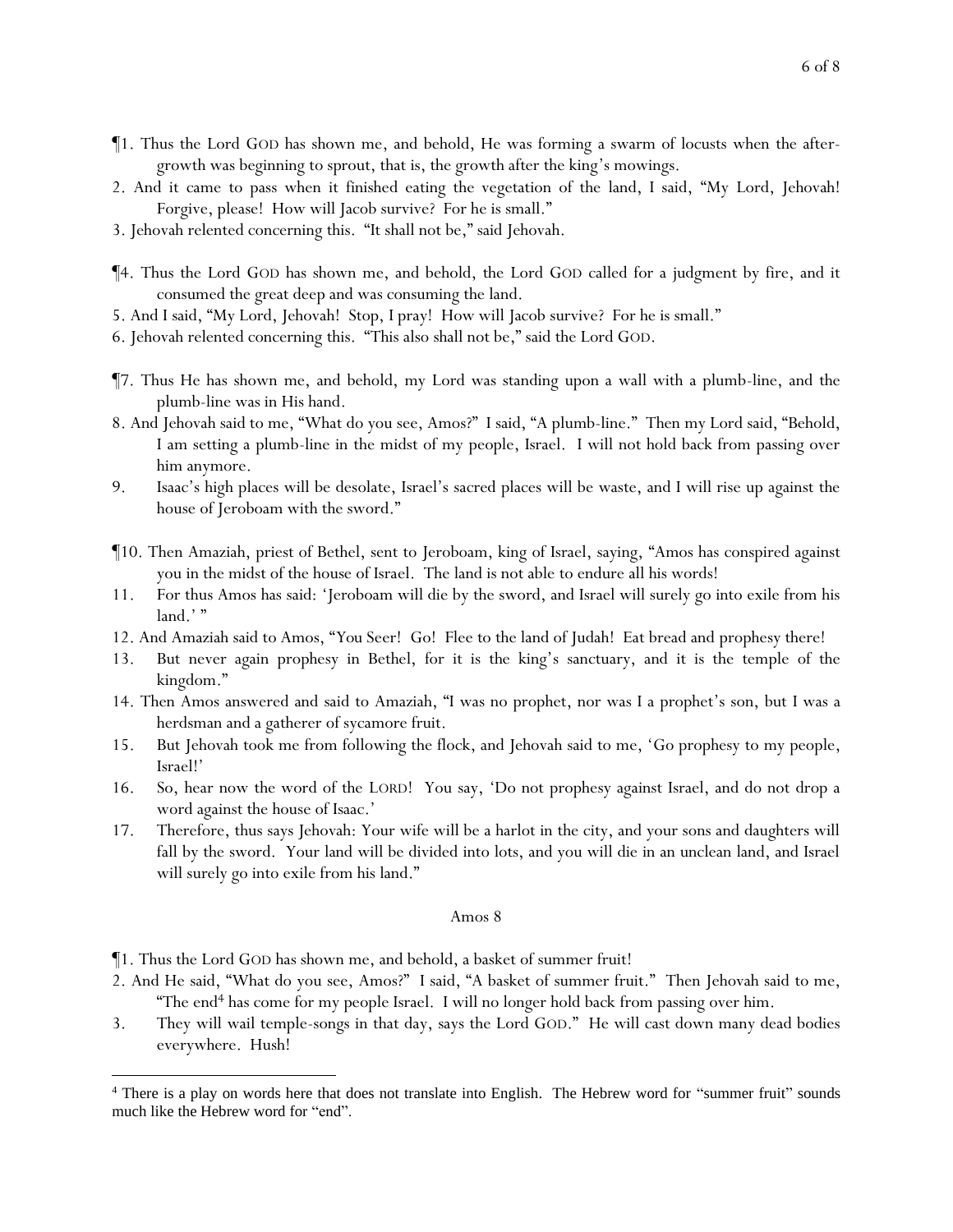¶4. Hear this! *Y*ou who crush the needy man and destroy the poor man of the land,

- 5. saying, "When will the new moon pass, so that we can sell grain? And the Sabbath, so that we can uncover the grain, making an ephah little and a shekel big, cheating with deceitful scales,
- 6. so that we might buy destitute men with silver and the needy man for a pair of sandals, and sell the refuse of grain?"
- 7. Jehovah has sworn by the pride of Jacob, "*I will damn myself* <sup>5</sup> if I ever forget any of their deeds!"
- 8. Will the land not tremble and everyone who dwells in it mourn because of this? All of it will rise like the Nile, be tossed about, and fall like the Nile of Egypt.
- ¶9. "And it will come to pass in that day, says my Lord, Jehovah, that I will make the sun go down at noon, and I will make the earth dark when it should be light.
- 10. I will turn *y*our feasts into mourning and all of *y*our songs into a dirge. I will make sackcloth be on all loins and baldness on every head. I will make it like the mourning for an only son, and its end will be a day of bitterness.
- 11. Behold, the days are coming, says my Lord, Jehovah, that I will send a famine on the land. Not a famine of bread or a thirst for water, but of hearing the words of Jehovah.
- 12. They will stagger from sea to sea, and from the north even to the east. Men will desperately go about, seeking the word of the LORD, but they will not find it.
- 13. In that day, the beautiful virgins will cover themselves<sup>6</sup>, as well as the young men, because of this thirst.
- 14. They will fall and not rise again who swear by the shame of Samaria and say, 'Your god, O Dan, is alive!' and, 'The manner of Beersheba lives!' "

- $\P$ 1. I saw my Lord standing over the altar, and he said, "Strike the lintel<sup>7</sup> and make the thresholds shake; break them down on the chief of them all, and the rest of them will I slay with the sword. Whoever among them flees will not escape, and whoever among them escapes will not get away.
- 2. Though they dig into Sheol, there my hand will take hold of them, and though they ascend into heaven, from there will I bring them down.
- 3. And though they hide themselves on Carmel's summit, I will search and take them from there, and though they hide themselves from me at the bottom of the sea, I will command the serpent, and there will he bite them.
- 4. And though they go into captivity before their enemies, I will command the sword, and there will it slay them. I will set my eye upon them for evil, not for good."
- 5. My Lord, the LORD of the Hosts, is the One who will touch the earth. And it will melt, and all of its inhabitants will mourn. Yea, all of it will rise up like the Nile and subside like the Nile of Egypt.
- 6. It is He who built His levels in the heavens and fixed His vault over the earth. It is He who summons the waters of the sea and pours them upon the surface of the earth. Jehovah is His name!
- 7. "Are *y*ou not as the children of the Cushites to me, O sons of Israel? says Jehovah. Did I not bring up Israel from the land of Egypt, and the Philistines from Caphtor, and the Syrian from Kir?

<sup>5</sup> Literally, " – if I ever forget…" The curse intended with this oath is so unthinkable – God's death and damnation – that it is not even uttered.

<sup>6</sup> Or faint.

<sup>7</sup> Hebrew uncertain.